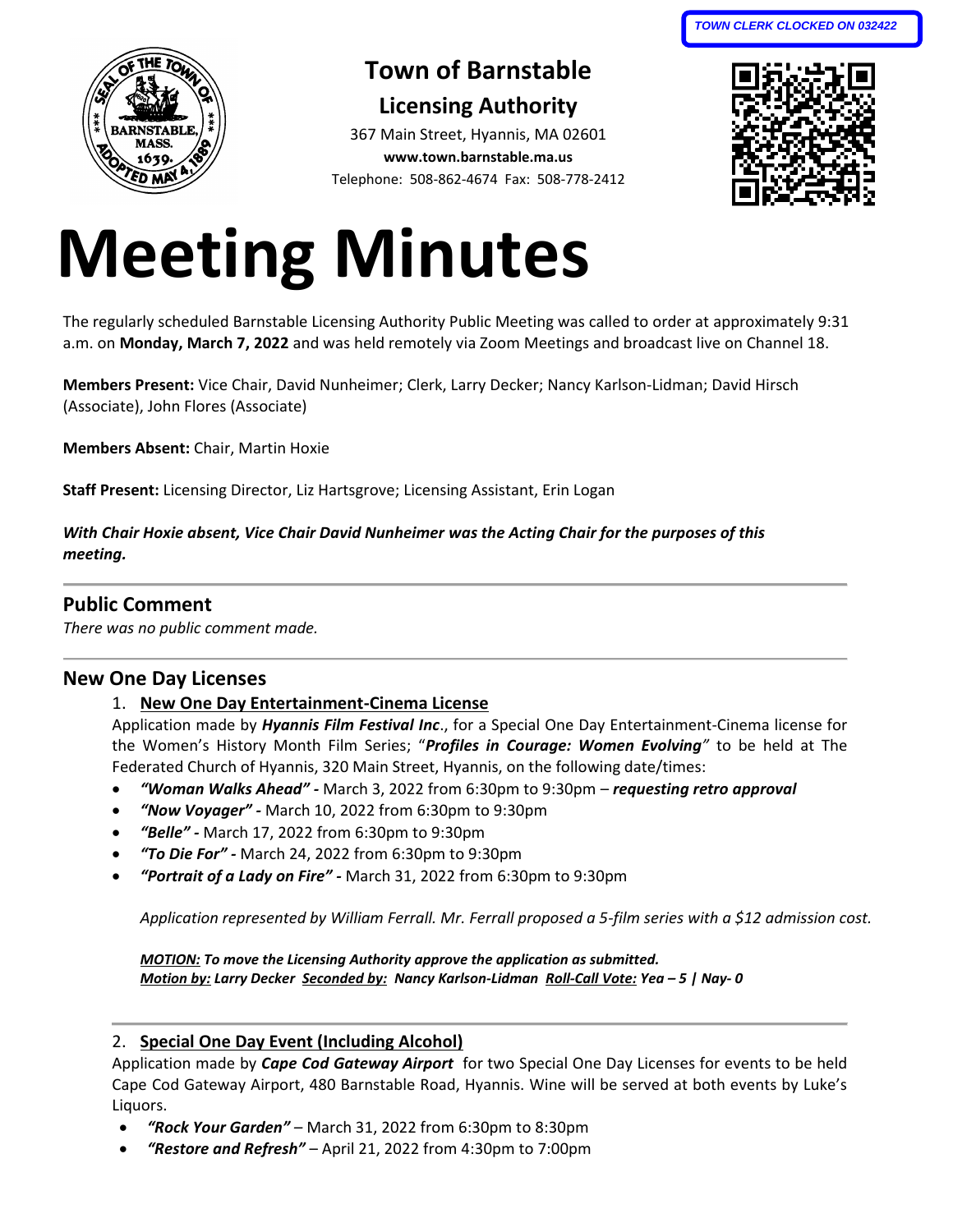*Application represented by Katie Servis. Purpose of the events is to invite the community in to come to the airport on monthly or semi-monthly events. "Rock Your Garden" will be a rock painting event with a maximum of 25 attendees. Luke's Liquors will be serving wine. "Restore and Refresh" is being held to honor local healthcare workers. Attendees will be pampered with such as chair, facial and hand massages. Food and wine will be served. Luke's Liquors will be serving the wine.*

*Nunheimer called for questions. Decker confirmed with Director Hartsgrove that Luke's Liquors has a catering license through the State of Massachusetts. Decker confirmed with Ms. Servis that parking would be free to attendees at both events. Karlson-Lidman confirmed with Servis that there will be approximately 100 attendees for the "Restore and Refresh" event. Nunheimer confirmed with Ms. Hartsgrove that there is a written security plan on file. Servis added that there will be signage at both events indicating the areas where alcohol is to be consumed. Further there will be staff on hand to remind attendees of said boundaries.*

*MOTION: To move the Licensing Authority approve the application as submitted. Motion by: Larry Decker Seconded by: Nancy Karlson-Lidman Roll-Call Vote: Yea – 5 | Nay- 0*

*It should be noted that Associate Member, John Flores, disclosed that he is a member of the Cape Cod Gateway Airport board.*

#### 3. **Special One Day Event Entertainment (No Alcohol)**

Application made by *Hyannis Rotary Club* for a Special One Day Entertainment License for *"Home, Garden and Lifestyle Show"* a home show and lifestyle event to include live performing arts (Music and Dance), to be held Barnstable High School, 744 West Main Street, Hyannis on:

- March 19, 2022 from 10:00am to 5:00pm
- March 20, 2022 from 10:00am to 4:00pm

*Application represented by Steve Hayes, Vice President of the Hyannis Rotary Club. Hayes noted this event has been going on for 65 years with the exception of the last two years. He added that this historically the biggest event for the Rotary Club.*

*Decker confirmed with Hayes that the charge for admissions is \$5 if purchased in advance or \$10 at the door.*

*MOTION: To move the Licensing Authority approve the application as submitted. Motion by: Larry Decker Seconded by: Nancy Karlson-Lidman Roll-Call Vote: Yea – 5 | Nay- 0*

#### **CONSENT AGENDA**

#### **2022 ANNUAL RENEWALS**

| <b>DBA</b>                 | License           |
|----------------------------|-------------------|
| The Buttercup Café         | Common Victualler |
| <b>Osterville Veterans</b> | Pool Tables       |
| Luiz Gonzaga               | Auctioneer        |

*MOTION: To move the Licensing Authority approve the consent agenda as submitted. Motion by: Larry Decker Seconded by: Nancy Karlson-Lidman Vote: Yea – 5 | Nay- 0*